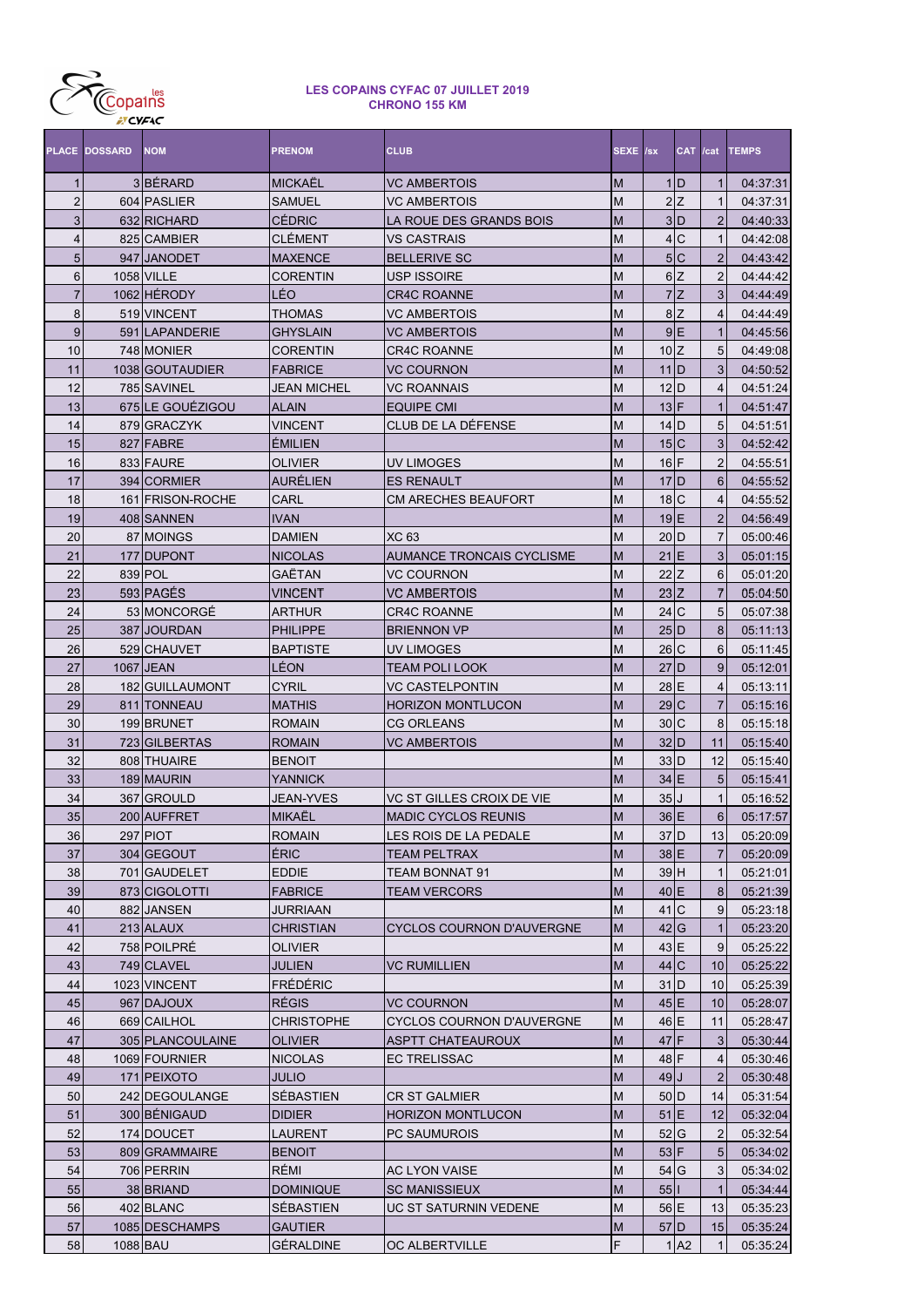

|     | <b>PLACE DOSSARD</b> | <b>NOM</b>      | <b>PRENOM</b>         | <b>CLUB</b>                       | <b>SEXE /sx</b> |                                    | CAT /cat        |                 | <b>TEMPS</b> |
|-----|----------------------|-----------------|-----------------------|-----------------------------------|-----------------|------------------------------------|-----------------|-----------------|--------------|
| 59  |                      | 622 BOURRET     | CHRISTIAN             | US OUZOUER/TREZEE                 | M               | 58 G                               |                 | 4               | 05:35:24     |
| 60  |                      | 994 SAVOIE      | <b>PATRICK</b>        | <b>VC PAYS DE ST FLOUR</b>        | M               | 59                                 |                 | 3               | 05:35:25     |
| 61  |                      | 144 GATILLON    | <b>JEAN-YVES</b>      | <b>AS MONTLUCON</b>               | M               | 60                                 | G               | 5               | 05:35:30     |
| 62  |                      | 44 PINAUDIER    | <b>PATRICK</b>        | ABC ST CALAIS                     | M               | 61                                 | G               | 6               | 05:36:44     |
| 63  |                      | 132 ROUGEMONT   | <b>FRÉDÉRIC</b>       | <b>VS GERZATOIS</b>               | M               | 62                                 | ΙF              | $6\phantom{1}6$ | 05:37:01     |
| 64  |                      | 883 PILLENIÈRE  | <b>FABIEN</b>         | TEAM TWENTY                       | M               | 63                                 | E               | 14              | 05:37:58     |
| 65  |                      | 193 GROS        | STÉPHANIE             | <b>VC VINCENNES</b>               | F               |                                    | 2 A2            | $\overline{2}$  | 05:39:06     |
| 66  |                      | 138 GUILMEAU    | LAURENT               |                                   | M               | 64                                 | F               | $\overline{7}$  | 05:39:06     |
| 67  |                      | 989 VENTENAT    | <b>DAVID</b>          | ALCOOLO VELO                      | $\overline{M}$  | $65$ E                             |                 | 15              | 05:39:08     |
| 68  |                      | 756 VIALETTE    | <b>MATHIEU</b>        |                                   | $\overline{M}$  | $66$ D                             |                 | 16              | 05:39:08     |
| 69  |                      | 386 FRANÇOIS    | THOMAS                |                                   | $\overline{M}$  | $67$ D                             |                 | 17              | 05:39:10     |
| 70  |                      | 942 BOUCHARIN   | <b>CHRISTIAN</b>      | TEAM BONNAT 91                    | $\overline{M}$  | $68$ H                             |                 | $\overline{2}$  | 05:39:11     |
| 71  |                      | 608 HOUDOIRE    | <b>EMMANUEL</b>       |                                   | $\overline{M}$  | $69$ F                             |                 | 8               | 05:40:30     |
| 72  |                      | 194 LAURENT     | <b>CÉDRIC</b>         | <b>ES GERVAIS LILAS</b>           | $\overline{M}$  | 70E                                |                 | 16              | 05:40:31     |
| 73  |                      | 922 BARRIER     | <b>ALEXIS</b>         | <b>VS THIERNOIS</b>               | M               | 71                                 | $\overline{C}$  | 11              | 05:40:58     |
| 74  |                      | 47 VIOLLET      | <b>BRUNO</b>          | <b>US ARGENTON</b>                | M               | 72                                 | G               | $\overline{7}$  | 05:42:03     |
| 75  |                      | 841 LAPINE      | <b>SÉBASTIEN</b>      |                                   | M               | 73 C                               |                 | 12              | 05:43:05     |
| 76  |                      | 624 BORDAZ      | <b>JEAN-CLAUDE</b>    | <b>ACMV VENISSIEUX</b>            | $\overline{M}$  | 74 F                               |                 | 9               | 05:43:13     |
| 77  |                      | 148 DROUAULT    | <b>DENIS</b>          |                                   | M               | 75 G                               |                 | 8               | 05:43:15     |
| 78  |                      | 773 TOURETTE    | <b>ADRIEN</b>         | TRIATHLON ACADEMIE MONTLUCON      | M               | 76 C                               |                 | 13              | 05:44:08     |
| 79  |                      | 159 COUDERETTE  | <b>THIERRY-PIERRE</b> | CS VAL DE SAÔNE                   | M               | 77H                                |                 | 3               | 05:44:27     |
| 80  |                      | 158 ELLIOTT     | JASON                 | <b>BELLERIVE SC</b>               | $\overline{M}$  | 78 F                               |                 | 10              | 05:45:54     |
| 81  |                      | 787 BORNET      | <b>OLIVIER</b>        | <b>TEAM CRC VANVES</b>            | $\overline{M}$  | 79 G                               |                 | 9               | 05:46:05     |
| 82  |                      | 175 VINCENT     | <b>HERVÉ</b>          | <b>CC MONISTROL</b>               | $\overline{M}$  | 80                                 | G               | 10              | 05:46:29     |
| 83  |                      | 941 GARIN       | <b>CLÉMENT</b>        | <b>ASOS ST GALMIER</b>            | M               | 81                                 | $\overline{C}$  | 14              | 05:46:39     |
| 84  |                      | 454 CASSAUD     | <b>CHRISTOPHE</b>     | <b>ASPTT CHATEAUROUX</b>          | M               | 82                                 | F               | 11              | 05:47:22     |
| 85  |                      | 328 BURNICHON   | <b>VINCENT</b>        | <b>VC FEURS BALBIGNY</b>          | M               | 83C                                |                 | 15              | 05:48:03     |
| 86  |                      | 578 CARRIER     | YOHAN                 | <b>EC CLERMONT FD</b>             | M               | 84 D                               |                 | 18              | 05:48:16     |
| 87  |                      | 1025 CLAIR      | <b>PAUL</b>           | <b>CR NEULISIEN</b>               | M               |                                    | 85 NC           | $\mathbf{1}$    | 05:48:18     |
| 88  |                      | 1084 FIGEA      | <b>MARTIN</b>         |                                   | $\overline{M}$  | 86 D                               |                 | 19              | 05:48:19     |
| 89  |                      | 1108 ROUX       | <b>PASCAL</b>         |                                   | M               | 87H                                |                 | $\overline{4}$  | 05:48:19     |
| 90  |                      | 163 LE BLANC    | <b>MARC</b>           |                                   | M               | 88 E                               |                 | 17              | 05:48:21     |
| 91  |                      | 122 ROUSTAIN    | <b>DIDIER</b>         | <b>VC HAUT LIGNON</b>             | M               | 89H                                |                 | 5               | 05:49:21     |
| 92  |                      | 85 ROUGERON     | <b>LUC</b>            | <b>VC SAUXILLANGES</b>            | M               | $90$ <sub>D</sub>                  |                 | 20              | 05:50:30     |
| 93  |                      | 890 MACHU       | <b>YVES</b>           | CYCLISME VAL DE CHER SOLOGNE      | M               | $91$ H                             |                 | 6               | 05:51:10     |
| 94  |                      | 670 RONCHARD    | <b>FRANÇOIS</b>       | <b>CR ST CHAMOND</b>              | M               | $92$ H                             |                 | 7               | 05:51:31     |
| 95  |                      | 913 COUTANCEAU  | <b>CHRISTOPHE</b>     | AC SUD 28                         | M               | 93 G                               |                 | 11              | 05:51:53     |
| 96  |                      | 766 POILPRÉ     | JÉROME                | TEAM RENAUDIN                     | M               | 94 E                               |                 | 18              | 05:51:54     |
| 97  |                      | 846 CHANTELAUZE | STÉPHANE              | SOCIÉTÉ FROMAGÈRE DU LIVRADOIS  M |                 | $95$ F                             |                 | 12              | 05:51:54     |
| 98  |                      | 1057 KREMER     | KARLIJN               | CS030                             | F               |                                    | 3 <sub>A1</sub> | $\mathbf{1}$    | 05:52:09     |
| 99  |                      | 616 SOTIÈRE     | SÉBASTIEN             | <b>UC GAMBAISIENNE</b>            | M               | 96C                                |                 | 16              | 05:53:41     |
| 100 |                      | 523 CHAUVE      | LOUIS                 | <b>VICHY TRIATHLON</b>            | M               | 97C                                |                 | 17              | 05:53:41     |
| 101 |                      | 793 TRABARIES   | <b>RODOLPHE</b>       | VS ST CYRIEN                      | M               | $98$ E                             |                 | 19              | 05:54:14     |
| 102 |                      | 563 BARTHÉLEMY  | <b>DANIEL</b>         | <b>CYCLOS COURNON D'AUVERGNE</b>  | M               | $99$ <sup><math>\mid</math>G</sup> |                 | 12              | 05:55:04     |
| 103 |                      | 221 BAPTISTA    | <b>ANTONIO</b>        | <b>AS MONTLUCON</b>               | M               | $100$ H                            |                 | 8               | 05:55:57     |
| 104 |                      | 887 ÉTIÉVANT    | <b>STÉPHANE</b>       | <b>CC CHALONNAIS</b>              | M               | $101$ H                            |                 | 9               | 05:55:57     |
| 105 |                      | $531$ RÉGIS     | <b>CORENTIN</b>       |                                   | M               | $102$ <sub>C</sub>                 |                 | 18              | 05:56:00     |
| 106 |                      | 1043 JAUSSI     | ÉTIENNE               | <b>ACV AURILLAC</b>               | M               | 103C                               |                 | 19              | 05:57:39     |
| 107 |                      | 1087 LEFORT     | NICOLAS               | OC ALBERTVILLE                    | M               | $104$ F                            |                 | 13              | 05:58:02     |
| 108 |                      | 204 CARTIER     | CHRISTIAN             | <b>CYCLOS COURNON D'AUVERGNE</b>  | M               | 105H                               |                 | 10              | 05:58:04     |
| 109 |                      | 821 BENOIT      | JULIE                 |                                   | F               |                                    | $4$ $A1$        | $\overline{2}$  | 05:58:57     |
| 110 |                      | 1123 CHABOUD    | JORDAN                |                                   | M               | 106 C                              |                 | 20              | 05:59:11     |
| 111 |                      | 128 CONSTANT    | JEAN LUC              | <b>C'TEAM CHARTRES</b>            | M               | $107$ $J$                          |                 | $\overline{4}$  | 05:59:41     |
| 112 |                      | 934 LAVIGNE     | CHRISTOPHE            | <b>SC MANISSIEUX</b>              | M               | 108 G                              |                 | 13              | 06:01:00     |
| 113 |                      | 46 SAUGÈRE      | JULIEN                | ILEO 58 SPORT ZEN                 | M               | $109$ <sub>D</sub>                 |                 | 21              | 06:01:36     |
| 114 |                      | 271 DOUET       | RENÉ                  |                                   | M               | $110$ H                            |                 | 11              | 06:01:44     |
| 115 |                      | $211$ BORE      | LAURENT               | ASPTT ANGERS TRIATHLON            | M               | $111$ F                            |                 | 14              | 06:01:47     |
| 116 |                      | 391 ROYER       | LOÏC                  |                                   | M               | $112$ D                            |                 | 22              | 06:01:47     |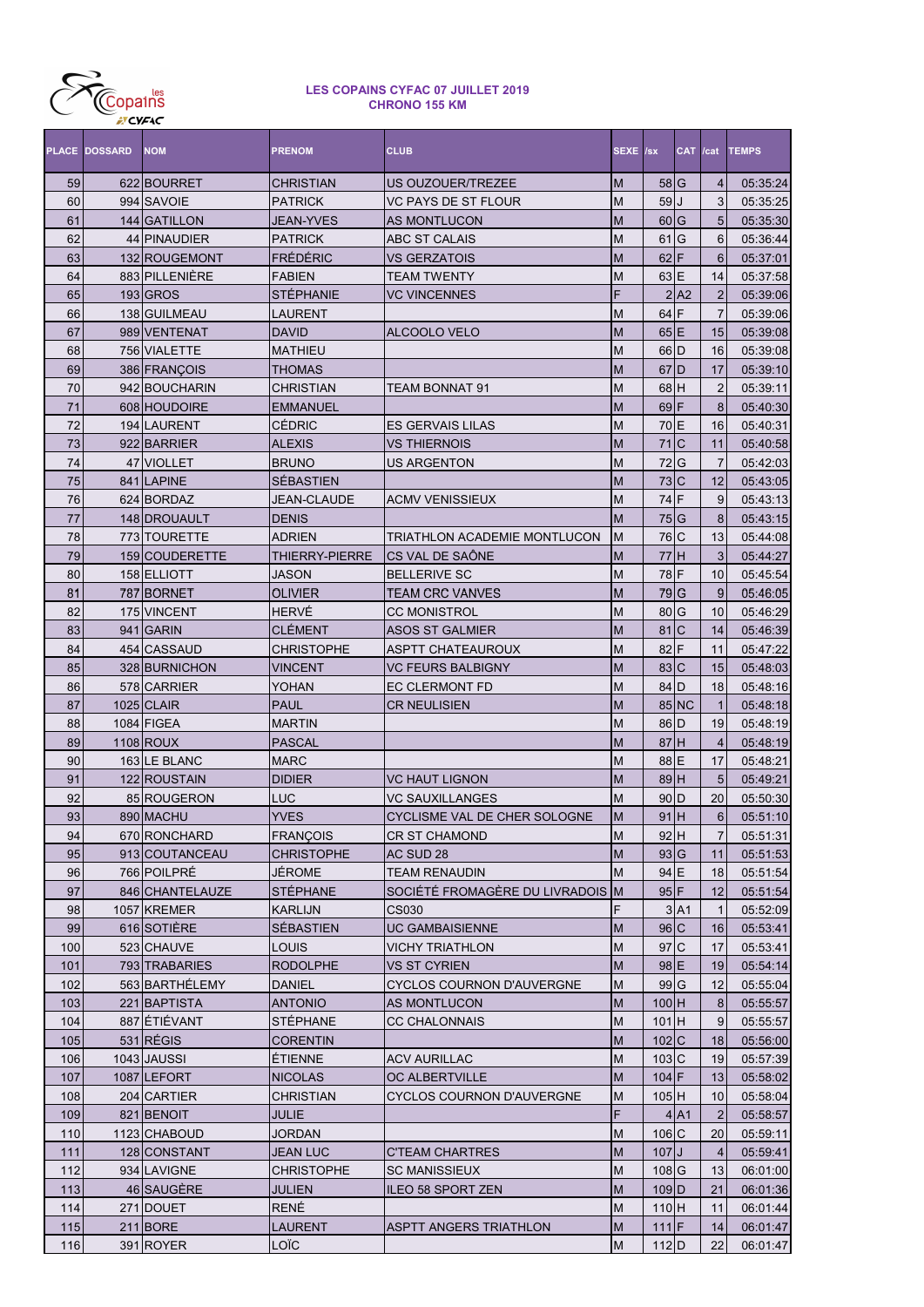

|            | <b>PLACE DOSSARD</b> | <b>NOM</b>                | <b>PRENOM</b>          | <b>CLUB</b>                                              | SEXE /sx                                                                              |                                     | <b>CAT</b>       | /cat            | <b>TEMPS</b>         |
|------------|----------------------|---------------------------|------------------------|----------------------------------------------------------|---------------------------------------------------------------------------------------|-------------------------------------|------------------|-----------------|----------------------|
| 117        |                      | 794 BRUNET                | <b>XAVIER</b>          | UC CREUZIER LE VIEUX                                     | M                                                                                     | $113$ F                             |                  | 15              | 06:03:38             |
| 118        |                      | 778 CHASPOUL              | <b>PATRICK</b>         | <b>CM AUVERGNE</b>                                       | M                                                                                     | 114                                 |                  | $\overline{2}$  | 06:03:41             |
| 119        |                      | 996 FOUGEROUSE            | LUC                    | LOIRE FOREZ CYCLOSPORT                                   | M                                                                                     | 115H                                |                  | 12              | 06:03:45             |
| 120        |                      | 997 DARGET LACOSTE        | <b>CLAUDE</b>          | LOIRE FOREZ CYCLOSPORT                                   | M                                                                                     | 116 <sub>G</sub>                    |                  | 14              | 06:03:45             |
| 121        |                      | 570 VENDE                 | <b>FRANCK</b>          | <b>CYCLISME REGION POUZAUGES</b>                         | M                                                                                     | 117E                                |                  | 20              | 06:06:22             |
| 122        |                      | 343 RABACHE               | <b>SYLVAIN</b>         | <b>CC VENCE</b>                                          | M                                                                                     | 118 <sub>G</sub>                    |                  | 15              | 06:06:28             |
| 123        |                      | 5 SADOURNY                | <b>XAVIER</b>          |                                                          | M                                                                                     | $119$ E                             |                  | 21              | 06:07:38             |
| 124        |                      | 73 CHAGNON                | <b>DAVID</b>           | <b>VC LIGNIEROIS</b>                                     | M                                                                                     | $120$ <sup><math>\mid</math>G</sup> |                  | 16              | 06:08:52             |
| 125        |                      | 399 PALMAS                | <b>PASCAL</b>          | UC JOUE LES TOURS                                        | M                                                                                     | $121$ F                             |                  | 16              | 06:08:54             |
| 126        |                      | 1028 TOURNU               | JEFF                   | <b>VICHY TRIATHLON</b>                                   | M                                                                                     | $122$ <sub>C</sub>                  |                  | 21              | 06:10:34             |
| 127        |                      | 951 DUCHIRON              | <b>JEAN PAUL</b>       | AS ST JUNIEN                                             | M                                                                                     | 123                                 |                  | 3               | 06:11:37             |
| 128        |                      | 818 MARTINIERE            | <b>THIERRY</b>         | <b>CHARLY CYCLO TEAM</b>                                 | M                                                                                     | $124$ H                             |                  | 13              | 06:11:38             |
| 129        |                      | 1016 BÉAL                 | <b>THIERRY</b>         | <b>CC MARCILLY</b>                                       | M                                                                                     | $125$ F                             |                  | 17              | 06:11:49             |
| 130        |                      | 815 SAVINEL               | <b>GUILLAUME</b>       |                                                          | M                                                                                     | $126$ D                             |                  | 23              | 06:12:47             |
| 131        |                      | 800 HÉRIVEAU              | <b>STÉPHANE</b>        | <b>VC ST SEBASTIEN</b>                                   | M                                                                                     | $127$ E                             |                  | 22              | 06:13:20             |
| 132        |                      | 224 FAYOLLE               | <b>CÉDRIC</b>          | MONTMARAULT VELO NATURE                                  | M                                                                                     | $128$ F                             |                  | 18              | 06:13:22             |
| 133        |                      | 596 BAHRI                 | <b>BRAHIM</b>          | <b>ES RENAULT</b>                                        | M                                                                                     | $129$ <sub>C</sub>                  |                  | 22              | 06:13:58             |
| 134        |                      | 349 ENTREMONT             | <b>JEAN FRANÇOIS</b>   | <b>AC VOVES</b>                                          | M                                                                                     | 130 F                               |                  | 19              | 06:14:06             |
| 135        |                      | 929 MAROC                 | <b>LAURENT</b>         |                                                          | M                                                                                     | $131$ $E$                           |                  | 23              | 06:14:16             |
| 136        |                      | 940 MARQUET               | SOLÈNE                 |                                                          | F                                                                                     |                                     | 5 A1             | 3               | 06:14:36             |
| 137        |                      | 641 LÉON                  | <b>JEAN-CLAUDE</b>     |                                                          | M                                                                                     | 132                                 |                  | $\overline{4}$  | 06:14:37             |
| 138        |                      | 1112 COMMUNEAU            | <b>LUDWIG</b>          | AC SUD 28                                                | M                                                                                     | 133 E                               |                  | 24              | 06:14:48             |
| 139        |                      | 707 BELLUT                | <b>MAXIME</b>          | <b>TEAM SANOFI VERTOLAYE</b>                             | M                                                                                     | $134$ H                             |                  | 14              | 06:15:13             |
|            |                      |                           | <b>JULIEN</b>          |                                                          | M                                                                                     | $135$ D                             |                  |                 |                      |
| 140        |                      | 254 MUNSCH                |                        | <b>MOUGEL CYCLES</b>                                     |                                                                                       |                                     |                  | 24              | 06:15:54             |
| 141        |                      | 344 ISNARD                | <b>JEAN-LOUIS</b>      | <b>CC VENCE</b>                                          | M                                                                                     | 136                                 |                  | $5\overline{)}$ | 06:15:54             |
| 142        |                      | 294 LE BIS                | <b>NICOLAS</b>         |                                                          | M                                                                                     | 137 E                               |                  | 25              | 06:16:33             |
| 143        |                      | 384 RAGEYS                | <b>NICOLAS</b>         |                                                          | M                                                                                     | 138 E                               |                  | 26              | 06:16:56             |
| 144        |                      | 746 EXCOFFON              | YANNIS                 | <b>TEAM RENAUDIN</b>                                     | M                                                                                     | 139 F                               |                  | 20              | 06:17:33             |
| 145        |                      | 444 CANNEPIN              | <b>BERNARD</b>         | <b>TEAM EUROP ENERGIE PEYNIER</b>                        | M                                                                                     | 140                                 |                  | $6\phantom{1}6$ | 06:17:33             |
| 146        |                      | 651 CHAPUIS               | JORDAN                 |                                                          | M                                                                                     | 141 <sub>C</sub>                    |                  | 23              | 06:17:33             |
| 147        |                      | 788 GAUDRAT               | ÉTIENNE                | <b>UC TOURAINE</b>                                       | M                                                                                     | 142                                 |                  | $\overline{7}$  | 06:17:36             |
| 148        |                      | 802 HAUDECOEUR            | ARNAUD                 | <b>BONNAC VTT</b>                                        | M                                                                                     | 143 C                               |                  | 24              | 06:17:38             |
| 149        |                      | 1041 CARTIER              | <b>EMMANUEL</b>        | <b>VC PAYS DE ST FLOUR</b>                               | M                                                                                     | $144$ E                             |                  | 27              | 06:18:15             |
| 150        |                      | 813 LIOTARD               | <b>THIERRY</b>         | AS ST JUNIEN CYCLO                                       | M                                                                                     | 145 H                               |                  | 15              | 06:18:47             |
| 151        |                      | 995 AUBERT                | HÉLÈNE                 |                                                          | F                                                                                     |                                     | 6 A2             | $\mathbf{3}$    | 06:19:49             |
| 152        |                      | 371 CARRIER               | LAURENT                | <b>TEAM SPIRIT BIKE 63</b>                               | M                                                                                     | 146 F                               |                  | 21              | 06:19:49             |
| 153        |                      | 638 BOURG                 | <b>ANDRÉ</b>           | MOZAC CC                                                 | M                                                                                     | 147H                                |                  | 16              | 06:20:57             |
| 154        |                      | 1110 JACOB                | STÉPHANE               |                                                          | M                                                                                     | 148 F                               |                  | 22              | 06:21:14             |
| 155        |                      | 125 GEFFRAY               | JOËL                   | <b>ANILLE BRAYE CYCLISTE</b>                             | $\mathsf{M}% _{T}=\mathsf{M}_{T}\!\left( a,b\right) ,\ \mathsf{M}_{T}=\mathsf{M}_{T}$ | $149$                               |                  | 8               | 06:21:34             |
| 156        |                      | 750 FRAENKEL              | <b>BERTRAND</b>        |                                                          | M                                                                                     | 150E                                |                  | 28              | 06:21:34             |
| 157        |                      | 566 PEYRONNARD            | <b>MATHIEU</b>         |                                                          | $\mathsf{M}% _{T}=\mathsf{M}_{T}\!\left( a,b\right) ,\ \mathsf{M}_{T}=\mathsf{M}_{T}$ | $151$  E                            |                  | 29              | 06:21:48             |
| 158        |                      | 24 ROUGE                  | JEAN-PAUL              | <b>COMMENTRY CYCLISTE</b>                                | M                                                                                     | $152$ H                             |                  | 17              | 06:22:03             |
| 159        |                      | 1052 LAURADOUX            | <b>ALAIN</b>           | <b>CYCLOS COURNON D'AUVERGNE</b>                         | M                                                                                     | $153$ J                             |                  | $5\phantom{.0}$ | 06:22:17             |
| 160        |                      | 74 LYON                   | PIERRE ANTOINE         | <b>VC FEURS BALBIGNY</b>                                 | M                                                                                     | $154$ <sup>G</sup>                  |                  | 17              | 06:22:47             |
| 161        |                      | 799 AUDRY                 | <b>FRANCK</b>          |                                                          | $\mathsf{M}% _{T}=\mathsf{M}_{T}\!\left( a,b\right) ,\ \mathsf{M}_{T}=\mathsf{M}_{T}$ | $155$ F                             |                  | 23              | 06:22:47             |
| 162        |                      | 783 PEREZ ITURAT          | <b>PAQUITA</b>         | <b>VCLL PEZENAS</b>                                      | F                                                                                     |                                     | 7 A <sub>3</sub> | 1               | 06:23:01             |
| 163        |                      | 784 BALTHAZARD            | <b>SYLVAIN</b>         | <b>CC PAULHAN</b>                                        | M                                                                                     | $156$ H                             |                  | 18              | 06:23:02             |
| 164        |                      | 544 POINTEL               | <b>DANIEL</b>          | <b>EC OISSEL</b>                                         | M                                                                                     | 157 H                               |                  | 19              | 06:23:07             |
| 165        |                      | 900 MARSURA               | <b>PHILIPPE</b>        | UC CREUZIER LE VIEUX                                     | $\mathsf{M}% _{T}=\mathsf{M}_{T}\!\left( a,b\right) ,\ \mathsf{M}_{T}=\mathsf{M}_{T}$ | $158$ H                             |                  | 20              | 06:24:10             |
| 166        |                      | 840 DEBROSSE              | <b>DAMIEN</b>          | <b>VC FEURS BALBIGNY</b>                                 | M                                                                                     | 159 <sub>D</sub>                    |                  | 25              | 06:25:09             |
| 167        |                      | 853 GORIN                 | <b>CHRISTOPHE</b>      |                                                          | M                                                                                     | $160$ <sup>G</sup>                  |                  | 18              | 06:26:54             |
| 168        |                      | 786 LAFAURIE              |                        | JEAN-CHRISTOPHEVC SEBASTIENNAIS                          | M                                                                                     | 161 <sub>H</sub>                    |                  | 21              | 06:27:05             |
| 169        |                      | 768 FOURNEYRON            | <b>MICHAËL</b>         | <b>CC MONISTROL</b>                                      | M                                                                                     | $162$ D                             |                  | 26              | 06:28:08             |
| 170        |                      | 212 LHUILIER              | JEAN-LOUIS             |                                                          | M                                                                                     | 163                                 |                  | $9$             | 06:28:09             |
|            |                      |                           |                        | US VTT POINÇONNOIS                                       | M                                                                                     | $164$ <sup>G</sup>                  |                  | 19              | 06:28:12             |
|            |                      |                           |                        |                                                          |                                                                                       |                                     |                  |                 |                      |
| 171        |                      | 897 THIERRY               | <b>NAUDON</b>          |                                                          |                                                                                       |                                     |                  |                 |                      |
| 172<br>173 |                      | 764 BOURDOU<br>75 DECROZE | <b>CÉDRIC</b><br>CYRIL | <b>CYCLOTOURISTE DUNOIS</b><br><b>AG PIERRE BUFFIERE</b> | M<br>M                                                                                | 165 <sub>D</sub><br>166 E           |                  | 27<br>30        | 06:28:12<br>06:28:17 |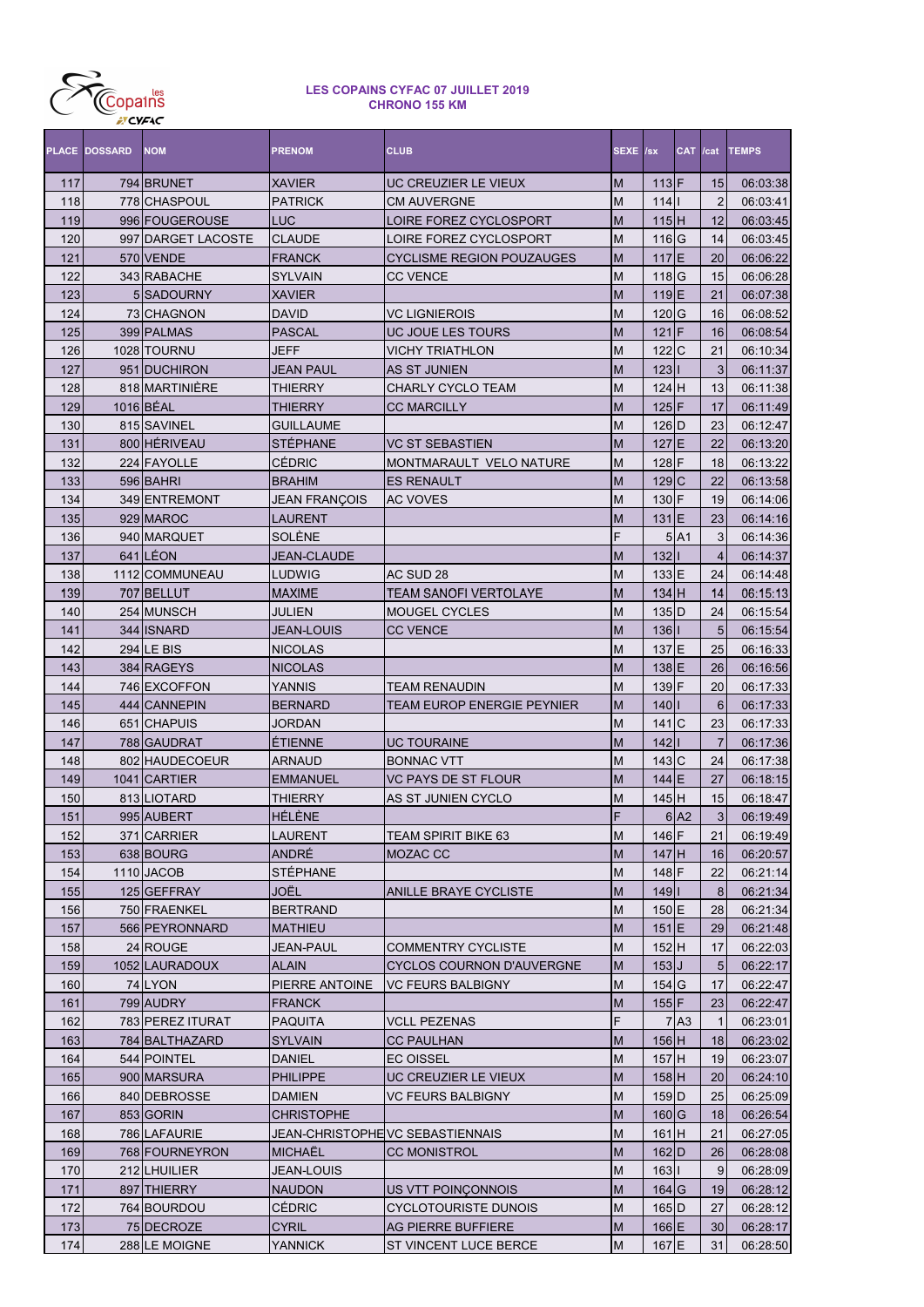

|     | <b>PLACE DOSSARD</b> | <b>NOM</b>     | <b>PRENOM</b>       | <b>CLUB</b>                    | SEXE /sx |                                 | CAT /cat  |                | <b>TEMPS</b> |
|-----|----------------------|----------------|---------------------|--------------------------------|----------|---------------------------------|-----------|----------------|--------------|
| 175 |                      | 743 LAIGNEAU   | <b>ÉRIC</b>         | <b>TEAM BONNAT 91</b>          | М        | $168$ F                         |           | 24             | 06:29:02     |
| 176 |                      | 335 PASZTERNAK | LUDOVIC             | <b>CC VENCE</b>                | М        | 169 H                           |           | 22             | 06:29:02     |
| 177 |                      | 700 ÉRIGNAC    | LOUISE              | PUISSANCE 3 COURNON            | F        |                                 | $8$ $A1$  | $\overline{4}$ | 06:29:03     |
| 178 |                      | 824 MASSET     | <b>MAX</b>          | <b>VT TRANZAULT</b>            | М        | 170 H                           |           | 23             | 06:29:11     |
| 179 |                      | 1026 CAPLANT   | <b>JEAN MARC</b>    | NEUVY SAINT SÉPULCHRE CYCLISME | <b>M</b> | $171$                           |           | 10             | 06:29:12     |
| 180 |                      | 915 MARTEL     | <b>FANNY</b>        | <b>CLERMONT TRIATHLON</b>      | F        |                                 | 9 A1      | 5              | 06:29:16     |
| 181 |                      | 268 DESTRÉE    | <b>JEAN-PIERRE</b>  | UC DOMERAT MONTLUCON           | М        | $172$                           |           | 11             | 06:29:47     |
| 182 |                      | 702 BIGAY      | <b>JEAN JACQUES</b> |                                | M        | $173$ J                         |           | 6              | 06:30:50     |
| 183 | 987                  | <b>GUENIN</b>  | JOHAN               | <b>UC MEHUNOISE</b>            | M        | $174$ D                         |           | 28             | 06:30:52     |
| 184 | 921                  | <b>MELAIN</b>  | MICHAËL             | <b>CS ABRAYSIEN</b>            | M        | $175$ F                         |           | 25             | 06:31:04     |
| 185 |                      | 410 HOAREAU    | <b>CYRIL</b>        | <b>ASPTT CHATEAUROUX</b>       | M        | $176$ E                         |           | 32             | 06:31:45     |
| 186 |                      | 812 TONNEAU    | <b>CHRISTOPHE</b>   | <b>HORIZON MONTLUCON</b>       | M        | $177$ Z                         |           | 8              | 06:31:50     |
| 187 |                      | 61 GAYARD      | <b>SERGE</b>        | <b>VC TREVOUX</b>              | M        | $178$ H                         |           | 24             | 06:32:36     |
| 188 |                      | 76 SIMION      | <b>CYRIL</b>        | VAULX EN VELIN TRIATHLON       | M        | 179 F                           |           | 26             | 06:32:36     |
| 189 |                      | 326 GATTO      | PIERRE-FRANÇOIS     |                                | M        | 180 G                           |           | 20             | 06:33:09     |
| 190 |                      | 317 LESENS     | OLIVIER             |                                | М        | $181$ G                         |           | 21             | 06:33:11     |
| 191 |                      | 1050 MARTINS   | JOSÉ                | <b>EC FLACEENNE</b>            | M        | 182 G                           |           | 22             | 06:33:15     |
| 192 |                      | 798 CAMARENA   | <b>PHILIPPE</b>     | PLAUZAT SPORT NATURE           | M        | $183$ F                         |           | 27             | 06:33:42     |
| 193 | 831                  | <b>AMBLARD</b> | <b>FRÉDÉRIC</b>     | PLAUZAT SPORT NATURE           | M        | $184$ E                         |           | 33             | 06:33:42     |
| 194 |                      | 859 GOBY       | <b>FABIEN</b>       | PLAUZAT SPORT NATURE           | M        | $185$ D                         |           | 29             | 06:33:44     |
| 195 |                      | 774 VALENTIN   | <b>JEAN MARC</b>    |                                | M        | $186$ H                         |           | 25             | 06:34:41     |
| 196 |                      | 27 MARÉCHAL    | <b>VINCENT</b>      | <b>EC SUD LUBERON</b>          | M        | 187 G                           |           | 23             | 06:35:02     |
| 197 |                      | 550 VITRAC     | JÉROME              | <b>EC OISSEL</b>               | M        | $188$ <sup>G</sup>              |           | 24             | 06:35:03     |
| 198 |                      | 238 MÉTAIS     | <b>PHILIPPE</b>     | PERSEVERANTE PONT / YONNE      | M        | 189 H                           |           | 26             | 06:35:15     |
| 199 |                      | 696 PÉLISSIER  | <b>PATRICK</b>      | <b>VS BRIVADOIS</b>            | M        | 190 G                           |           | 25             | 06:36:45     |
| 200 |                      | 978 FIGEA      | RÉMI                |                                | M        | $191$ <sub>D</sub>              |           | 30             | 06:36:57     |
| 201 |                      | 884 VAUQUELIN  | <b>NICOLAS</b>      | <b>ASMSE TRI 42</b>            | M        | $192$ D                         |           | 31             | 06:38:23     |
| 202 |                      | 796 ESCOFFIER  | <b>ÉMILIEN</b>      |                                | M        | $193$ D                         |           | 32             | 06:38:23     |
| 203 |                      | 1103 CHARTRAN  | LAURENT             |                                | M        | $194$ <sup>G</sup>              |           | 26             | 06:38:24     |
| 204 |                      | 388 CAMERA     | THIERRY             | VP MORIERES LES AVIGNON        | M        | $195$ G                         |           | 27             | 06:39:04     |
| 205 |                      | 605 TRÉGUIER   | JEAN-PIERRE         | <b>CLERMONT TRIATHLON</b>      | M        | $196$                           |           | 12             | 06:40:31     |
| 206 |                      | 1042 JAUSSI    | THIERRY             |                                | M        | 197 F                           |           | 28             | 06:42:18     |
| 207 |                      | 2128 BEAUDON   | <b>GILLES</b>       | UC DOMERAT MONTLUCON           | M        | $198$ H                         |           | 27             | 06:42:25     |
| 208 |                      | 1013 ROMEUF    | <b>JEAN MICHEL</b>  | <b>CC LES COPAINS</b>          | М        | 199H                            |           | 28             | 06:42:40     |
| 209 |                      | 542 MONNIN     | <b>DENIS</b>        | <b>CYCLO IRIGNY</b>            | M        | $200$ H                         |           | 29             | 06:42:54     |
| 210 |                      | 156 MAS        | <b>GUY</b>          | <b>IEC CLERMONT FD</b>         | M        | 201   I                         |           | 13             | 06:43:02     |
| 211 |                      | 634 GUÉRIN     | STÉPHANE            |                                | M        | $202$ F                         |           | 29             | 06:43:06     |
| 212 |                      | 500 GRAULIÈRE  | RÉMI                | <b>VICHY TRIATHLON</b>         | M        | $203$ D                         |           | 33             | 06:43:06     |
| 213 |                      | 230 HULOT      | <b>THIERRY</b>      | AC SUD 28                      | M        | $204$ H                         |           | 30             | 06:43:45     |
| 214 |                      | 1120 AUGEREAU  | ÉRIC                |                                | М        | 205H                            |           | 31             | 06:43:56     |
| 215 |                      | 983 DRUON      | <b>MARC</b>         | <b>AIRBUS HELICOPTERS</b>      | M        | $206$ H                         |           | 32             | 06:45:36     |
| 216 |                      | 334 VINBERT    | OLIVIER             | <b>CC VENCE</b>                | М        | 207 G                           |           | 28             | 06:45:36     |
| 217 |                      | 337 JOLIVEAU   | <b>ALAIN</b>        | <b>CC VENCE</b>                | M        | $208$                           |           | 14             | 06:45:39     |
| 218 |                      | 956 FOUQUET    | <b>ARNAUD</b>       |                                | М        | $209$ <sup><math>G</math></sup> |           | 29             | 06:45:41     |
| 219 |                      | 340 SPIGOLIS   | <b>JEAN-PIERRE</b>  | <b>CC VENCE</b>                | M        | $210$ H                         |           | 33             | 06:46:18     |
| 220 |                      | 817 BESOMBE    | ANDRÉ               | <b>CVG BRIVE</b>               | M        | 211J                            |           | 7              | 06:46:18     |
| 221 |                      | 98 MONIER      | <b>DANIEL</b>       | <b>VC SAUXILLANGES</b>         | M        | 212J                            |           | 8              | 06:46:19     |
| 222 |                      | 731 AYMARD     | ALBAN               |                                | M        | $213$ E                         |           | 34             | 06:46:59     |
| 223 |                      | 147 BAUDET     | SÉBASTIEN           | <b>VC BLANCOIS</b>             | M        | $214$ E                         |           | 35             | 06:47:43     |
| 224 |                      | 133 BAUDET     | <b>BERNARD</b>      | <b>UC MARTIZAY</b>             | М        | 215J                            |           | 9              | 06:47:43     |
| 225 |                      | 505 DEJOUX     | <b>JULIEN</b>       |                                | M        | $216$ D                         |           | 34             | 06:47:53     |
| 226 |                      | 856 BRUNOT     | <b>PIERRICK</b>     |                                | М        | $217$ D                         |           | 35             | 06:47:54     |
| 227 |                      | 358 BOURGAULT  | NICOLAS MICHEL      | <b>MEUNG CYCLISME</b>          | M        | $218$ C                         |           | 25             | 06:47:55     |
| 228 |                      | 619 CHAREYRON  | GAËTAN              |                                | М        | $219$ <sub>D</sub>              |           | 36             | 06:47:58     |
| 229 |                      | 885 GERBAL     | <b>MATHILDE</b>     | <b>CLERMONT TRIATHLON</b>      | F        |                                 | $10$ $A1$ | $6 \,$         | 06:48:08     |
| 230 |                      | 553 GEAY       | ÉRIC                | JS SALLES LAVALETTE            | М        | 220 G                           |           | 30             | 06:48:15     |
| 231 |                      | 753 TROGNON    | PHILIPPE            | <b>MAT 72</b>                  | M        | $221$ H                         |           | 34             | 06:48:49     |
| 232 |                      | 931 VENIER     | JEAN BAPTISTE       | <b>ASMSE TRI 42</b>            | M        | $222$ E                         |           | 36             | 06:49:45     |
|     |                      |                |                     |                                |          |                                 |           |                |              |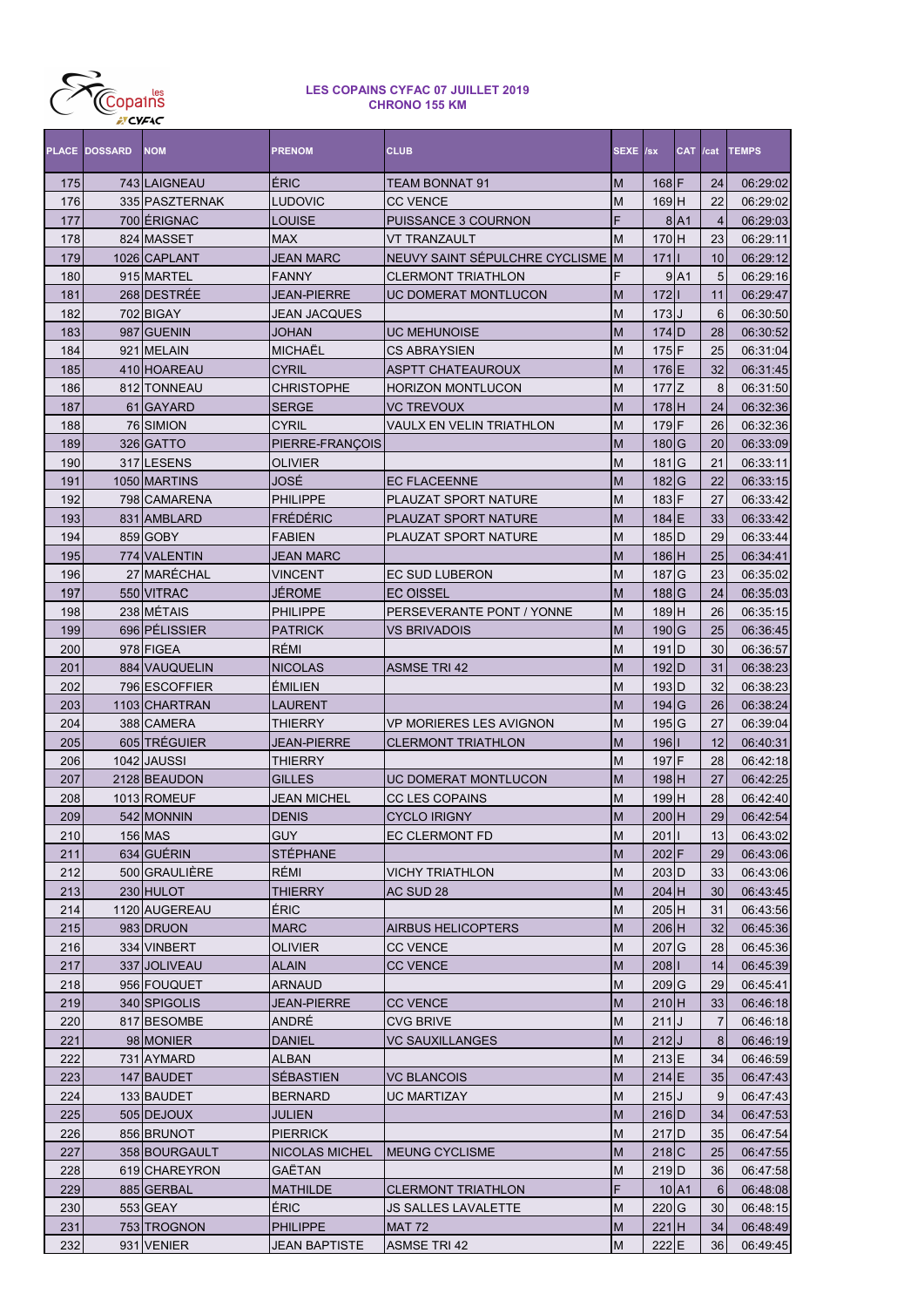

|            | <b>PLACE DOSSARD</b> | <b>NOM</b>        | <b>PRENOM</b>           | <b>CLUB</b>                         | SEXE /sx  |                    | CAT /cat |              | <b>TEMPS</b>         |
|------------|----------------------|-------------------|-------------------------|-------------------------------------|-----------|--------------------|----------|--------------|----------------------|
| 233        |                      | 677 ELLEAU        | OLIVIER                 |                                     | M         | $223$ F            |          | 30           | 06:50:41             |
| 234        |                      | 672 VOLDOIRE      | ANTHONY                 | <b>VC COURNON</b>                   | M         | $224$ D            |          | 37           | 06:51:30             |
| 235        |                      | 716 NIÉTO         | OLIVIER                 | <b>VC COURNON</b>                   | M         | 225E               |          | 37           | 06:51:30             |
| 236        |                      | 673 TRICOT        | <b>NICOLAS</b>          | <b>VC COURNON</b>                   | M         | 226 D              |          | 38           | 06:51:31             |
| 237        |                      | 779 DURAND        | ÉRIC                    | <b>VC COURNON</b>                   | M         | 227 F              |          | 31           | 06:51:31             |
| 238        |                      | 600 GUENNEUGUES   | <b>GILLES</b>           | <b>UC ALREENNE</b>                  | M         | 228 H              |          | 35           | 06:51:56             |
| 239        |                      | 599 NOVILLO       | <b>ANDRES</b>           |                                     | M         | $229$ H            |          | 36           | 06:51:56             |
| 240        |                      | 404 BONIN         | <b>RENAUD</b>           | <b>ASPTT CLERMONT FD</b>            | M         | 230 D              |          | 39           | 06:51:58             |
| 241        |                      | 598 DIBOINE       | <b>PATRICE</b>          |                                     | M         | 231 G              |          | 31           | 06:51:58             |
| 242        |                      | 359 BOURGAULT     | <b>NICOLAS</b>          | <b>MEUNG CYCLISME</b>               | M         | $232$ <sub>G</sub> |          | 32           | 06:56:28             |
| 243        |                      | 449 PIZARRO       | <b>MANUEL</b>           | <b>ES RENAULT</b>                   | M         | $233$ <sup>G</sup> |          | 33           | 06:57:00             |
| 244        |                      | 149 RIOM          | <b>YVES</b>             | <b>VC PAYS DE ST FLOUR</b>          | M         | 234                |          | 15           | 06:58:24             |
| 245        |                      | 67 CONOR          | <b>CÉDRIC</b>           | <b>UC DOMERAT MONTLUCON</b>         | M         | $235$ E            |          | 38           | 06:58:53             |
| 246        |                      | 959 POINTUD       | JÉRÔME                  | PLAUZAT SPORT NATURE                | M         | 236 F              |          | 32           | 07:04:48             |
| 247        |                      | 886 JAFFEUX       | JÉRÔME                  | PLAUZAT SPORT NATURE                | M         | 237 E              |          | 39           | 07:04:48             |
| 248        |                      | 745 BECKER        | SÉBASTIEN               |                                     | M         | 238 F              |          | 33           | 07:04:49             |
| 249        |                      | 325 GAUDIO        | JEAN                    | <b>AVENIR CYCLISTE CHATELLER</b>    | M         | $239$ <sup>G</sup> |          | 34           | 07:05:34             |
| 250        |                      | 421 BROUARD       | <b>GILLES</b>           | <b>TEAM VELO BOURGES</b>            | M         | 240 H              |          | 37           | 07:05:35             |
| 251        |                      | 420 EFINOWICZ     | <b>PHILIPPE</b>         | AL LA CHAPELLE ST URSIN             | M         | $241$  E           |          | 40           | 07:05:35             |
| 252        |                      | 414 LEGRAND       | YOANN                   |                                     | M         | 242 D              |          | 40           | 07:05:53             |
| 253        |                      | 390 ANGREMY       | <b>FABIEN</b>           |                                     | M         | $243$ D            |          | 41           | 07:05:53             |
| 254        |                      | 333 BATISSE       | THOMAS                  | <b>CC VENCE</b>                     | M         | 244C               |          | 26           | 07:06:45             |
|            |                      | 1126 MOLLE        | ALAIN                   |                                     | M         |                    |          | 16           |                      |
| 255<br>256 |                      |                   | <b>EMMANUEL</b>         |                                     | M         | 245                |          | 34           | 07:08:31<br>07:08:52 |
|            |                      | 1119 LOTH         |                         |                                     |           | 246 F              |          |              |                      |
| 257        |                      | 1018 REVOL        | JEAN PIERRE             |                                     | M         | 247                |          | 10           | 07:09:36             |
| 258        |                      | 415 VILLETTE      | <b>HERVÉ</b>            | <b>AS SARTROUVILLE</b>              | M         | 248                |          | 17           | 07:09:46             |
| 259        |                      | 1019 VEYROND      | GILBERT                 | <b>VC PAYS DE ST FLOUR</b>          | M         | 249                |          | 18           | 07:09:48             |
| 260        |                      | 855 LAFAURE       | JACQUES                 |                                     | M         | $250$ <sub>G</sub> |          | 35           | 07:10:02             |
| 261        |                      | 845 GROSJEAN      | <b>ROMAIN</b>           | <b>TC GRON</b>                      | M         | 251 D              |          | 42           | 07:13:14             |
| 262        |                      | 70 LEROY          | OLIVIER                 | <b>ILEO 58 SPORT ZEN</b>            | M         | $252$ <sub>G</sub> |          | 36           | 07:13:40             |
| 263        |                      | 538 BÉRARD        | <b>CHRISTOPHE</b>       | <b>ILEO 58 SPORT ZEN</b>            | M         | $253$ G            |          | 37           | 07:13:40             |
| 264        |                      | 568 DELMAS        | <b>EMMANUEL</b>         | <b>ILEO 58 SPORT ZEN</b>            | M         | 254 H              |          | 38           | 07:13:40             |
| 265        |                      | 104 AUBIN         | <b>DANIEL</b>           | <b>JGS NEVERS</b>                   | M         | 255H               |          | 39           | 07:13:40             |
| 266        |                      | 1100 CONTURIE     | <b>NICOLAS</b>          |                                     | M         | 256 E              |          | 41           | 07:18:48             |
| 267        |                      | 1094 FAURE        | LAURENT                 | <b>TC CHATEL GUYON</b>              | M         | 257                | F        | 35           | 07:18:52             |
| 268        |                      | 236 RIBEYRE       | <b>ADRIEN</b>           |                                     | M         | 258 D              |          | 43           | 07:19:03             |
| 269        |                      | 382 LELONG        | <b>ANTHONY</b>          |                                     | M         | 259C               |          | 27           | 07:19:05             |
| 270        |                      | 341 BRIGHENTI     | ALAIN                   | <b>CC VENCE</b>                     | M         | 260 F              |          | 36           | 07:19:08             |
| 271        |                      | 270 ORGEUR        | <b>DIDIER</b>           | <b>AC MEMBROLLAIS</b>               | ${\sf M}$ | $261$ J            |          | 11           | 07:19:46             |
| 272        |                      | 946 JUNET         | ÉRIC                    | DYNAMIC VELO RIORGEOIS              | M         | $262$ <sub>G</sub> |          | 38           | 07:22:02             |
| 273        |                      | 1101 LABÉRINE     | <b>THOMAS</b>           |                                     | M         | $263$ F            |          | 37           | 07:22:52             |
| 274        |                      | 257 BADIOU        | CHRISTIAN               | <b>TEAM GLR</b>                     | M         | $264$ G            |          | 39           | 07:25:39             |
| 275        |                      | 356 PREDEAU       | <b>SERGE</b>            | <b>CT CHATELLERAULT</b>             | ${\sf M}$ | 265H               |          | 40           | 07:26:21             |
| 276        |                      | 459 DURAND        | <b>BENOIT</b>           | <b>CVAC VIENNE</b>                  | M         | 266 C              |          | 28           | 07:26:26             |
| 277        |                      | 1032 TAILLANDIER  | <b>MICHEL</b>           | V.S.GERZAT                          | M         | $267$ H            |          | 41           | 07:30:37             |
| 278        |                      | 626 DUVAL         | <b>LUC</b>              |                                     | M         | 268 G              |          | 40           | 07:31:43             |
| 279        |                      | 744 GODEUX        | OLIVIER                 | <b>EC MONTFAUCONNAISE</b>           | M         | $269$ <sup>G</sup> |          | 41           | 07:31:43             |
| 280        |                      | 1047 CHIRAT       | ALAIN                   | <b>VC MACLAS</b>                    | M         | 270 H              |          | 42           | 07:32:11             |
| 281        |                      | 939 DANIELLOU     | <b>XAVIER</b>           | <b>REDEG 29 PLOURIN LES MORLAIX</b> | M         | $271$ G            |          | 42           | 07:32:47             |
| 282        |                      | 35 BOSSAVIE       | <b>FRANÇOIS</b>         |                                     | M         | 2721               |          | 19           | 07:34:42             |
| 283        |                      | 447 THERASSE      | <b>RUDY</b>             | <b>VC ROCHEFORT</b>                 | ${\sf M}$ | $273$ H            |          | 43           | 07:34:50             |
| 284        |                      | 637 RAPAUD        | <b>PASCAL</b>           |                                     | M         | $274$ <sup>G</sup> |          | 43           | 07:36:59             |
| 285        |                      | 253 SCHIAPPARELLI | <b>DOMINIQUE MARIUS</b> |                                     | ${\sf M}$ | $275$ J            |          | 12           | 07:37:03             |
| 286        |                      | 475 BOUCHET       | <b>KENNY</b>            |                                     | M         | 276 C              |          | 29           | 07:37:09             |
| 287        |                      | 476 CARRE         | <b>PATRICE</b>          |                                     | M         | $277$ G            |          | 44           | 07:37:39             |
| 288        |                      | 617 BELLENOUE     | <b>RUDY</b>             | HANDISPORT PAYS VERT                | M         | 278 Y              |          | $\mathbf{1}$ | 07:38:12             |
| 289        |                      | 631 GOURNAY       | <b>RÉMY</b>             |                                     | ${\sf M}$ | 279                |          | 20           | 07:39:41             |
| 290        |                      | 489 ANDRÉASI      | LIVIO                   | <b>FAVIER GROUP</b>                 | M         | 280 G              |          | 45           | 07:39:49             |
|            |                      |                   |                         |                                     |           |                    |          |              |                      |